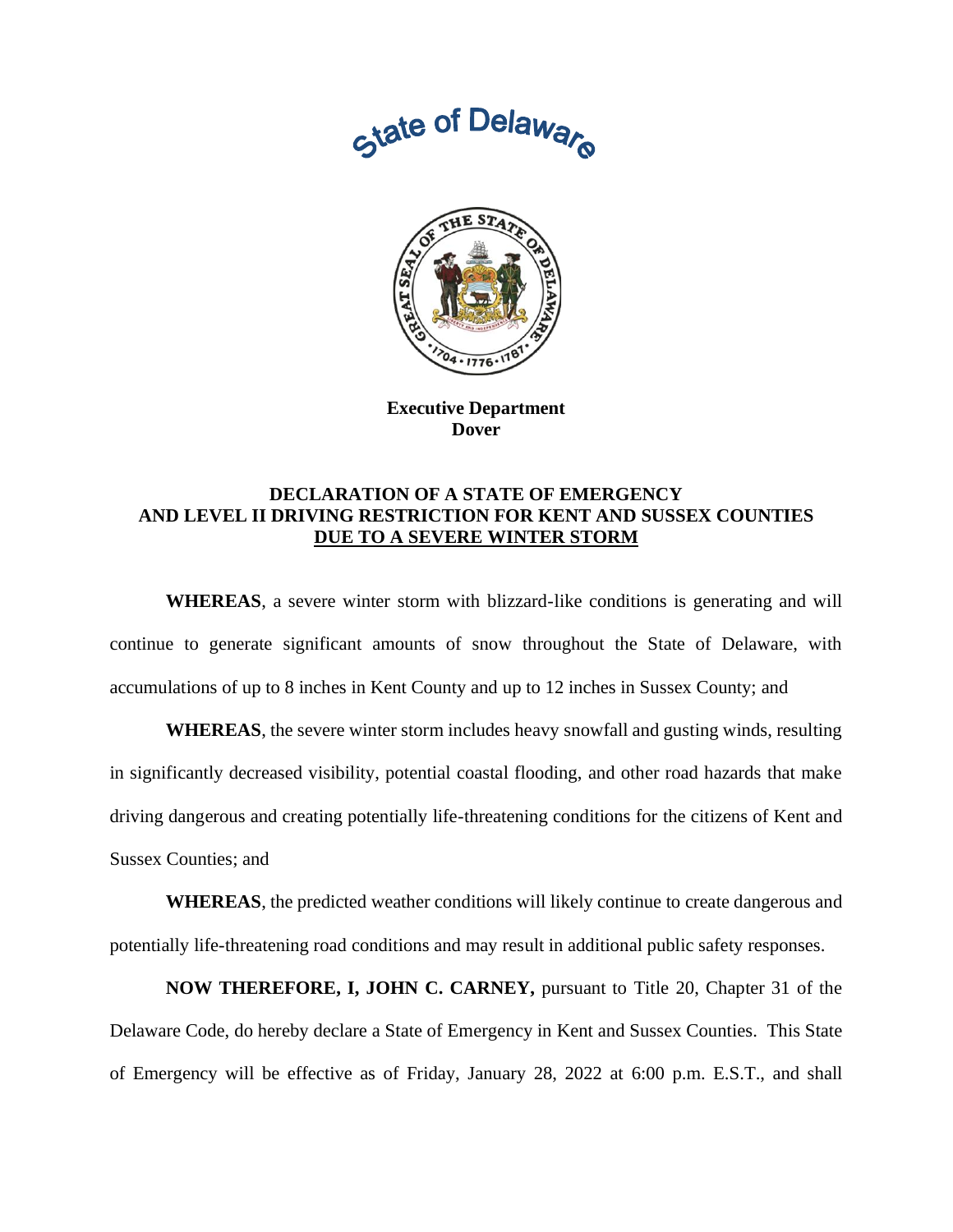continue until terminated as provided under state law. The nature of the emergency is significant amounts of snow and potentially high winds. Along with such other actions authorized by Title 20, Chapter 31 of the Delaware Code, I specifically direct and authorize:

- 1. All departments and agencies of the State of Delaware shall assist in response and recovery activities, as directed by and in coordination with the Delaware Emergency Management Agency (DEMA), in consultation with the Secretary of the Department of Safety and Homeland Security (DSHS), necessary in those areas affected by the storm. Further, DEMA is authorized to enact the Delaware Emergency Operations Plan.
- 2. The Delaware National Guard shall take precautionary or responsive actions directed by the Director of DEMA, in consultation with the Secretary of DSHS, upon request by local authorities.
- 3. I authorize the Delaware Department of Transportation and the Delaware State Police, in consultation with DEMA and the Secretary of DSHS, to order such bridge and road closures as necessary to protect the health and safety of the public.
- 4. I authorize the Secretary of the Delaware Department of Transportation to issue waivers of state enforcement of laws and regulations applicable to commercial motor vehicles operating in support of a declared emergency in accordance with 21 *Del. C*. Chapter 45 and 49 CFR §390.23(a)(2)(i)(A).
- 5. As of Friday, January 28, 2022, at 10:00 p.m. E.S.T., and until further notice, a Level 2 Driving Restriction is in effect in Kent and Sussex Counties. No person may operate a motor vehicle on Delaware roadways, except for persons designated as "essential personnel" as defined by 20 *Del. C*. § 3116(b)(12)(b). The term "essential personnel" means those employees and/or personnel who are necessary to maintain the core functions of a government body or entity, and to maintain the health and safety of the